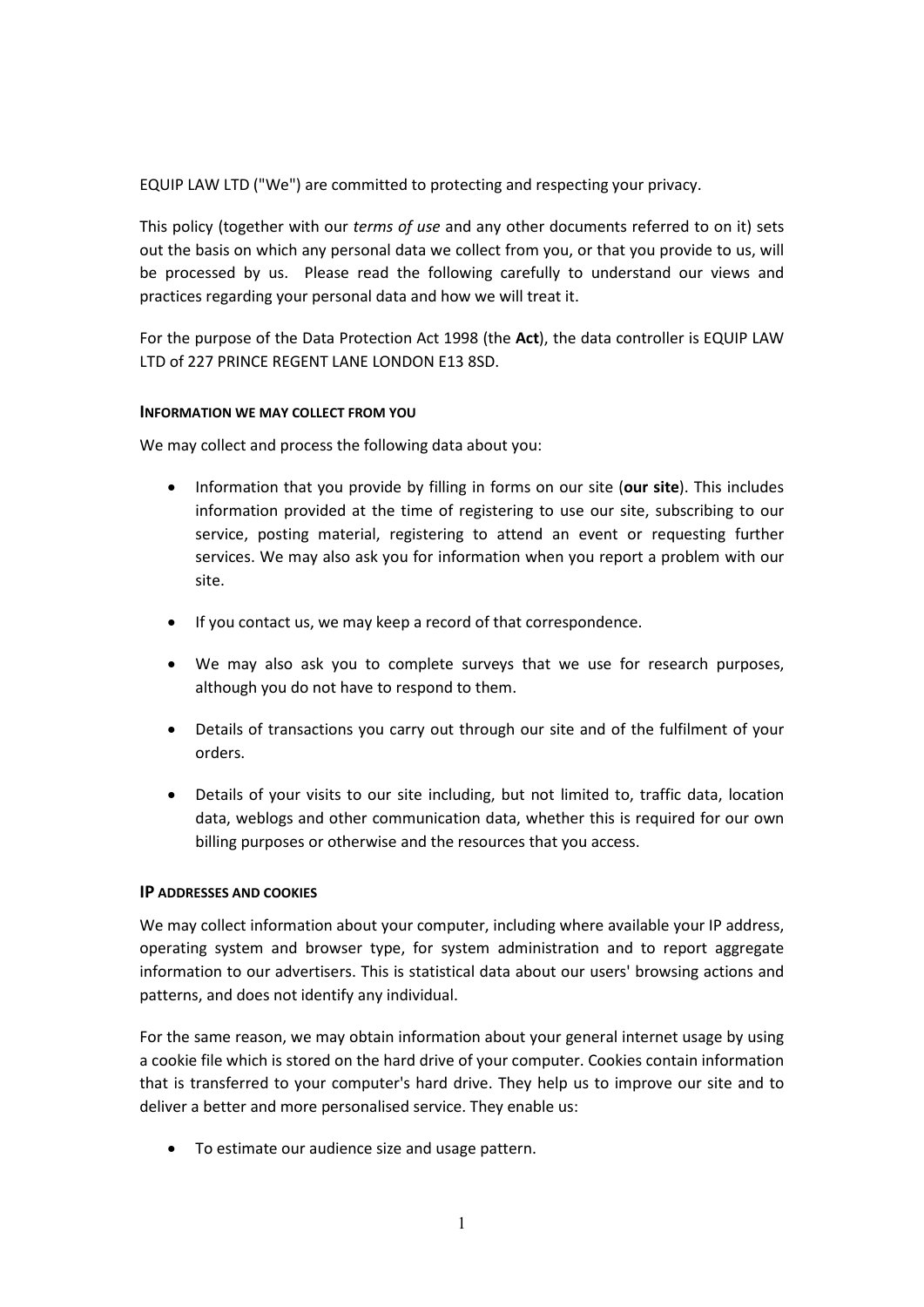- To store information about your preferences, and so allow us to customise our site according to your individual interests.
- To speed up your searches.
- To recognise you when you return to our site.

You may refuse to accept cookies by activating the setting on your browser which allows you to refuse the setting of cookies. However, if you select this setting you may be unable to access certain parts of our site. Unless you have adjusted your browser setting so that it will refuse cookies, our system will issue cookies when you log on to our site.

[Please note that our advertisers may also use cookies, over which we have no control.]

# **WHERE WE STORE YOUR PERSONAL DATA**

The data that we collect from you may be transferred to, and stored at, a destination outside the European Economic Area ("EEA"). It may also be processed by staff operating outside the EEA who work for us or for one of our suppliers. Such staff maybe engaged in, among other things, the fulfilment of your order, the processing of your payment details and the provision of support services. By submitting your personal data, you agree to this transfer, storing or processing. We will take all steps reasonably necessary to ensure that your data is treated securely and in accordance with this privacy policy.

Where we have given you (or where you have chosen) a password which enables you to access certain parts of our site, you are responsible for keeping this password confidential. We ask you not to share a password with anyone.

Unfortunately, the transmission of information via the internet is not completely secure. Athough we will do our best to protect your personal data, we cannot guarantee the security of your data transmitted to our site; any transmission is at your own risk. Once we have received your information, we will use strict procedures and security features to try to prevent unauthorised access.

## **USES MADE OF THE INFORMATION**

We use information held about you in the following ways:

- To ensure that content from our site is presented in the most effective manner for you and for your computer.
- To provide you with information, products or services that you request from us or which we feel may interest you, where you have consented to be contacted for such purposes.
- To carry out our obligations arising from any contracts entered into between you and us.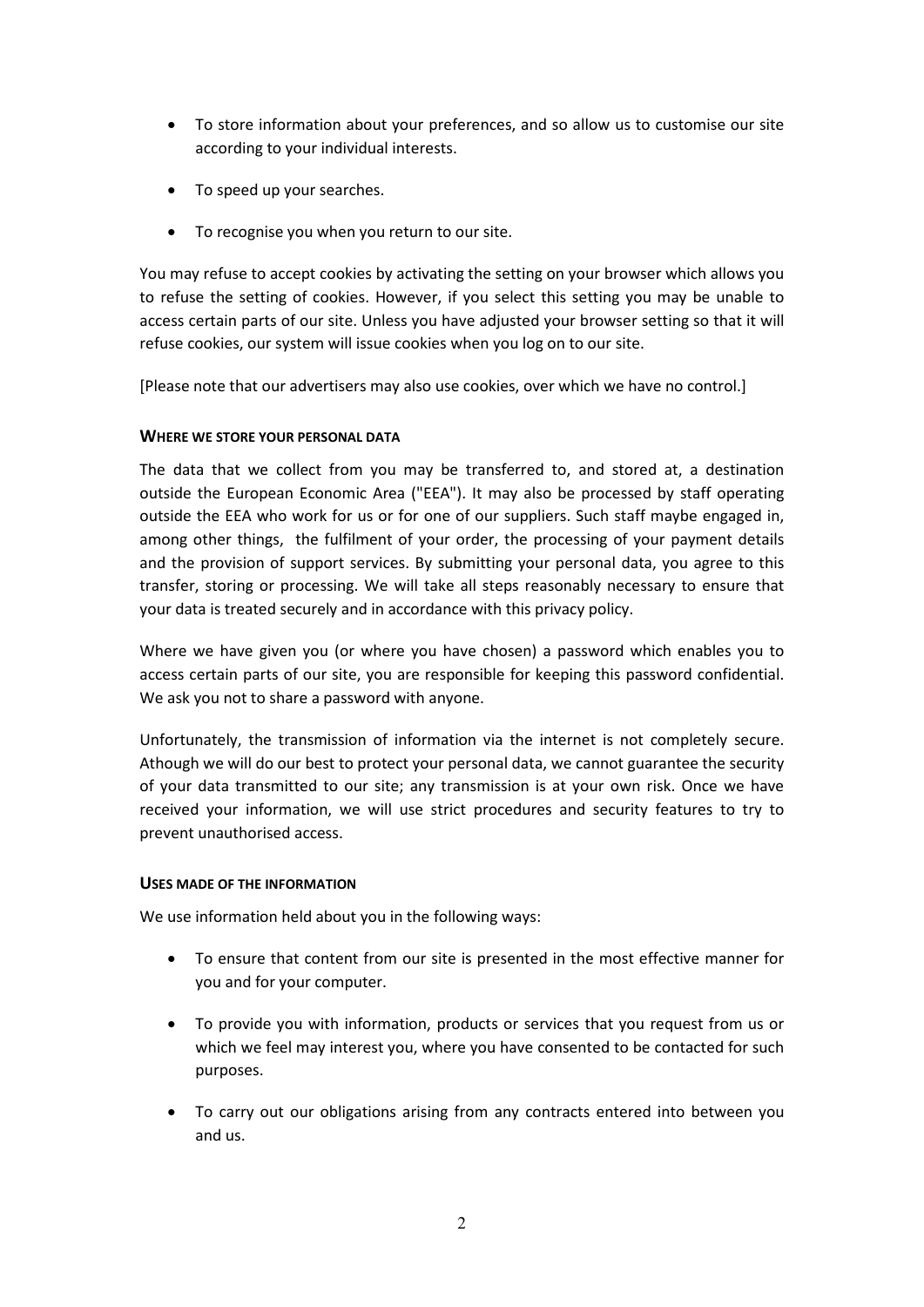- To allow you to participate in interactive features of our service, when you choose to do so.
- To notify you about changes to our service.

We may also use your data, or permit selected third parties to use your data, to provide you with information about goods and services which may be of interest to you and we or they may contact you about these by email, post or telephone.

If you are an existing customer, we will only contact you by electronic means (e-mail or SMS) with information about goods and services similar to those which were the subject of a previous sale to you.

If you are a new customer, and where we permit selected third parties to use your data, we (or they) will contact you by electronic means only if you have consented to this.

If you do not want us to use your data in this way, or to pass your details on to third parties for marketing purposes, please tick the relevant box situated on the form on which we collect your data.

## **DISCLOSURE OF YOUR INFORMATION**

We may disclose your personal information to any member of our group, which means our subsidiaries, our ultimate holding company and its subsidiaries, as defined in section 1159 of the UK Companies Act 2006.

We may disclose your personal information to third parties:

- In the event that we sell or buy any business or assets, in which case we may disclose your personal data to the prospective seller or buyer of such business or assets.
- If EQUIP LAW LTD or substantially all of its assets are acquired by a third party, in which case personal data held by it about its customers will be one of the transferred assets.
- If we are under a duty to disclose or share your personal data in order to comply with any legal obligation, or in order to enforce or apply our terms of use and other agreements; or to protect the rights, property, or safety of EQUIP LAW LTD, our customers, or others. This includes exchanging information with other companies and organisations for the purposes of fraud protection and credit risk reduction.

## **YOUR RIGHTS**

You have the right to ask us not to process your personal data for marketing purposes. We will usually inform you (before collecting your data) if we intend to use your data for such purposes or if we intend to disclose your information to any third party for such purposes. You can exercise your right to prevent such processing by checking certain boxes on the